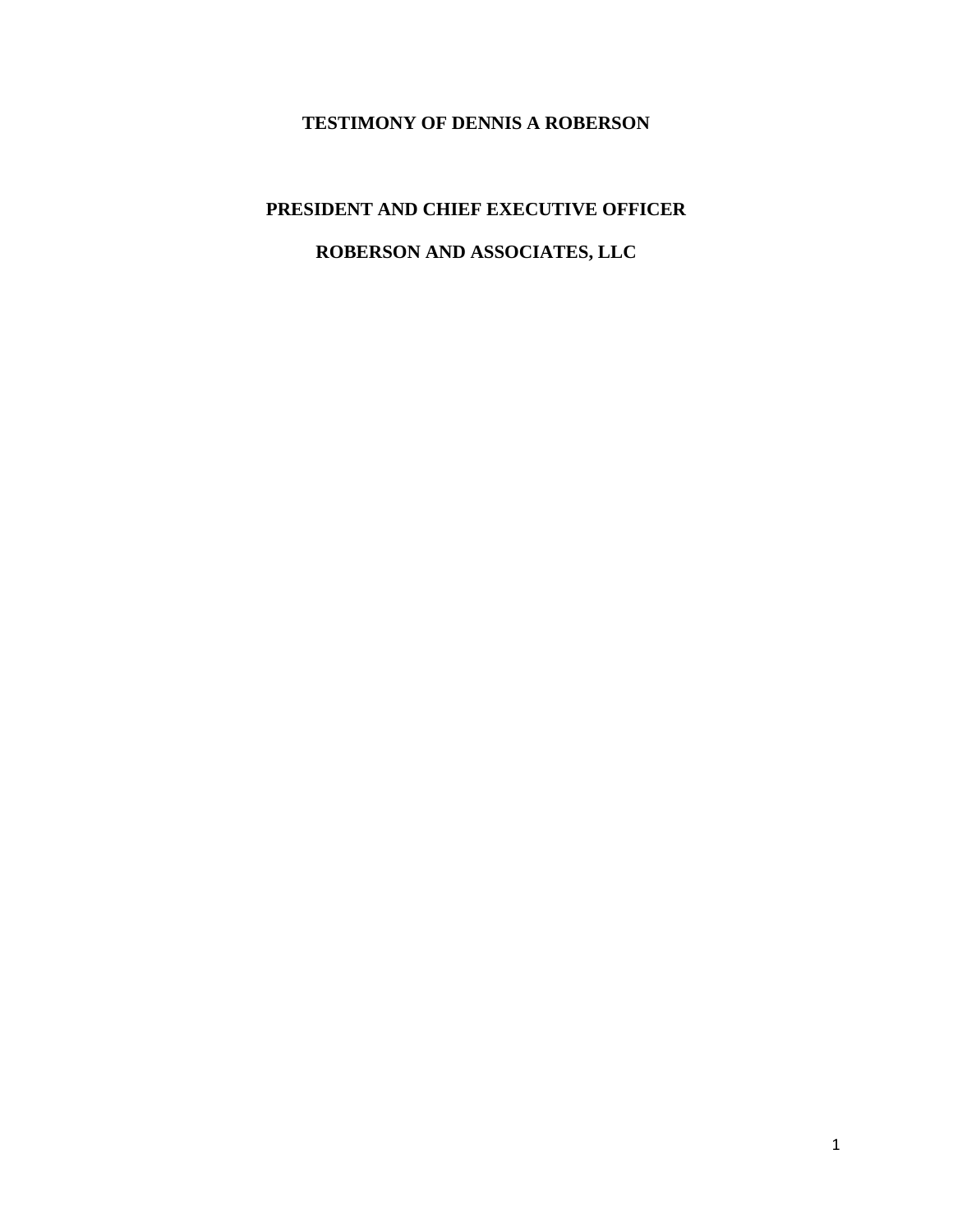Good morning Chairman Larsen, Ranking Member Graves, and Members of the Transportation and Infrastructure Committee's Aviation Subcommittee. By way of background, I am Dennis Roberson and I serve as the President and CEO of Roberson and Associates, LLC, a technology and management consulting firm serving government and commercial customers. In addition, I am a Research Professor at Illinois Institute of Technology and serve in advisory or board roles for several start-up companies in the technology space. Prior to my current roles I served as Executive Vice President and Chief Technology Officer of Motorola and over the years have held executive positions at AT&T, Digital Equipment Corporation (now part of HP), IBM and NCR. I also served as the Chairman of the FCC's Technological Advisory Council for the past eight years and serve on the Department of Commerce Spectrum Management Advisory Committee. My technical focus and personal passion through these roles has been to optimize the use of our nation's increasingly valuable spectrum resources through both technology enhancements and enhanced spectrum management policies and practices.

January 19th was the day that High Speed 5G Cellular service was launched by both AT&T and Verizon based on their very expensive Spectrum Auction wins at the FCC last year. The Aviation world including the FAA, commercial airline and private aircraft communities, airport authorities, and others have fought this roll-out for the last several months initially focusing on safety of life issues and more recently talking about massive disruptions in airline flight schedules. This has all been headline news with claims and counterclaims between the two major cellular providers operating in the contested spectrum band and the aviation industry. For their part, the cellular providers point to nearly 40 nations who have successfully deployed 5G in the so-called C-Band spectrum while the aviation community counters with the fact that these countries have significant restrictions on the use of the band which until recently did not exist in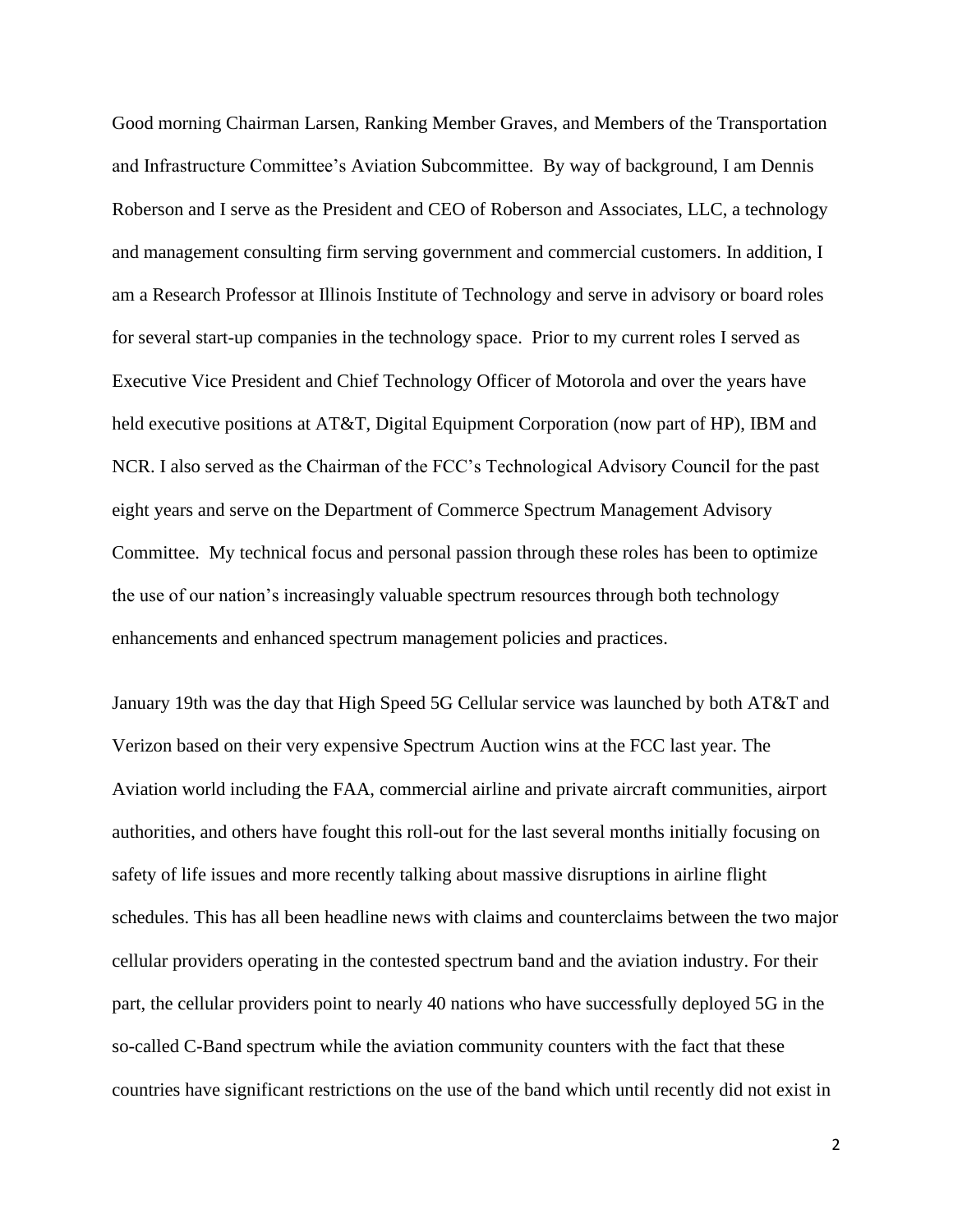the U.S. All this has made for a very confusing and contentious situation created by the lack of information and the failures of the FCC and FAA to resolve their differences in a timely fashion while the cellular carriers have delayed their roll-out and altered their plans on an almost weekly basis. 19 January was the day when all the hoopla finally came to a head when AT&T and Verizon began to deploy their high speed 5G service minus any deployments within a few miles of a major U.S. airport.

That is the top-level state of play but is there really a problem and going forward what should be done now to eliminate the current concerns? First, the unfortunate truth is that there is a real problem, but it is what can be described as an "edge case" problem, that is, a problem that only occurs in unusual circumstances and for a very limited number of aircraft. So, what is the problem? Fundamentally, the problem is a design issue with the aviation industry's radar altimeters. These are the devices that sense how high the aircraft is above the ground and especially in bad weather when ground visibility is limited and runway conditions are suboptimal, this is a crucial component of an aircraft's ability to safely land. Now to get a little technical. The altimeters are supposed to operate in their assigned spectrum band between 4.2 and 4.4 GHz. Unfortunately, when these devices were originally designed, they had very low power neighbors, i.e., satellites beaming their information to the earth from very distant orbits. Since the altimeters operate on a radar principle looking for a signal reflected from the ground their receivers couldn't detect the very low power neighboring satellite signals. This led the early designers of the altimeters to decide they really could ignore their assigned spectrum boundaries and as result they allow transmitted energy far outside their band into the receiver. For decades this was not an issue given their quiet neighborhood, but with new neighbors now moving in

3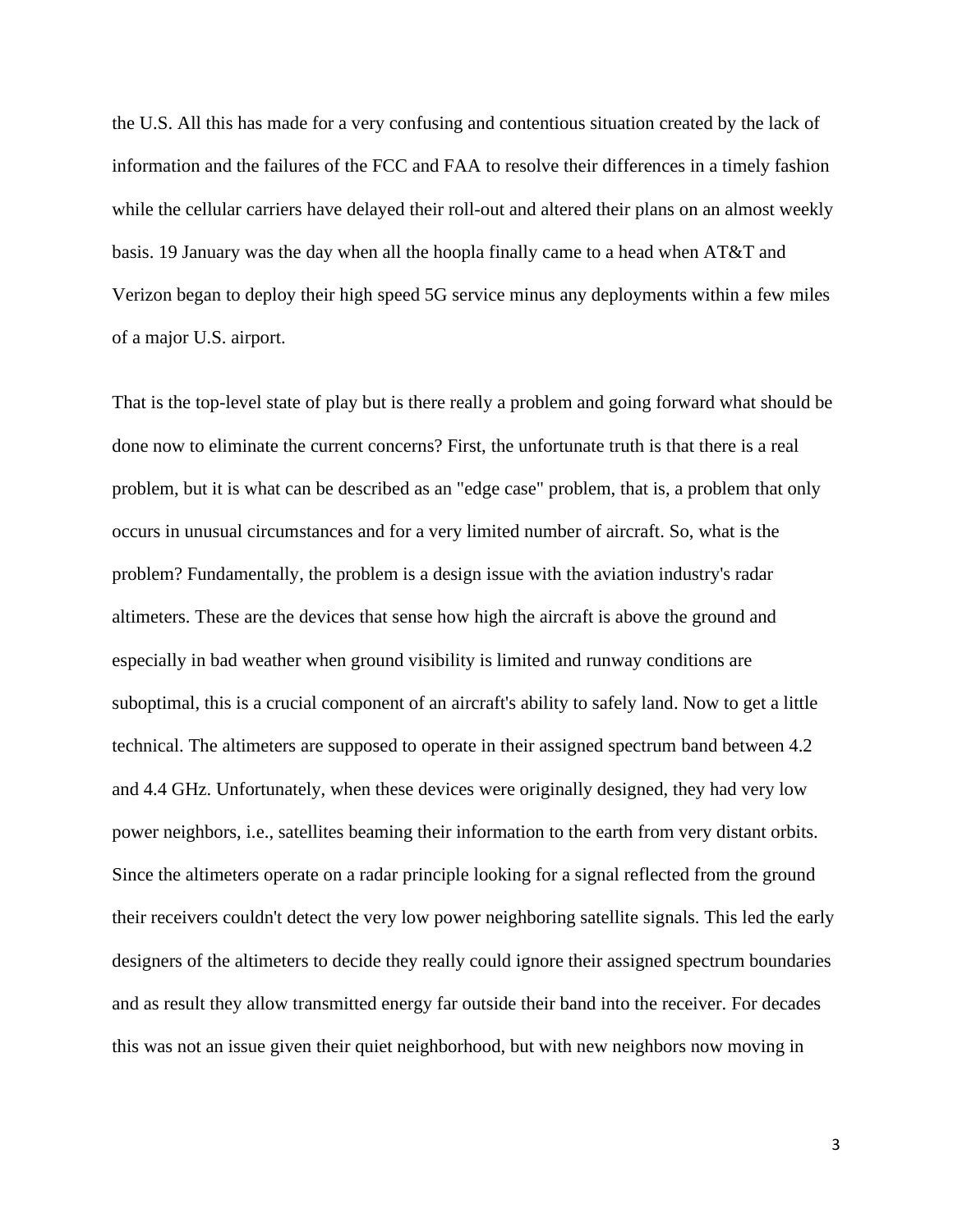(AT&T and Verizon), the spectral space that they were allowing into the receiver is now a potential problem.

Adding a little more technical information to the mix, AT&T and Verizon have now commenced operation in the spectrum range from 3.7 GHz to 3.8 GHz, i.e., 400 MHz away from the altimeter band. To put this in perspective, the whole FM radio band (all stations) is only 20 MHz wide, so the spectral separation between the new 5G cellular band and the altimeter band is very, very large. The FCC for its part when granting the use of the band (which will ultimately be expanded to cover 3.7 to 3.98 GHz) determined that there shouldn't be an issue because of the vast separation between the 5G cellular use of the new spectrum and the altimeter spectrum allocation. Unfortunately, this is not the case for old, technically "wide open" altimeters. These radar altimeters may send out a signal and be unable to discern the reflected signal because of energy from the far away 5G towers entering the receiver, causing the radar altimeter to either fail to function or possibly provide a false reading.

To make matters worse, though the altimeters were once only a standalone instrument that had an altitude indicator on the pilot's panel, today the altimeter is highly integrated into the avionics for modern aircraft. If for instance the altimeter says the aircraft is still in the air when it has actually landed, it will cause the reverse thrusters and spoilers that normally create a rapid reduction in the airplane's speed on the ground to not operate. I am told that in icy runway conditions the lack of reverse thrusters and spoilers could increase the landing distance by as much as four times which for short runway airports (e.g., Washington's Regan National Airport or even worse Chicago's Midway Airport) with the potential for poor landing and runway conditions could be an enormous problem.